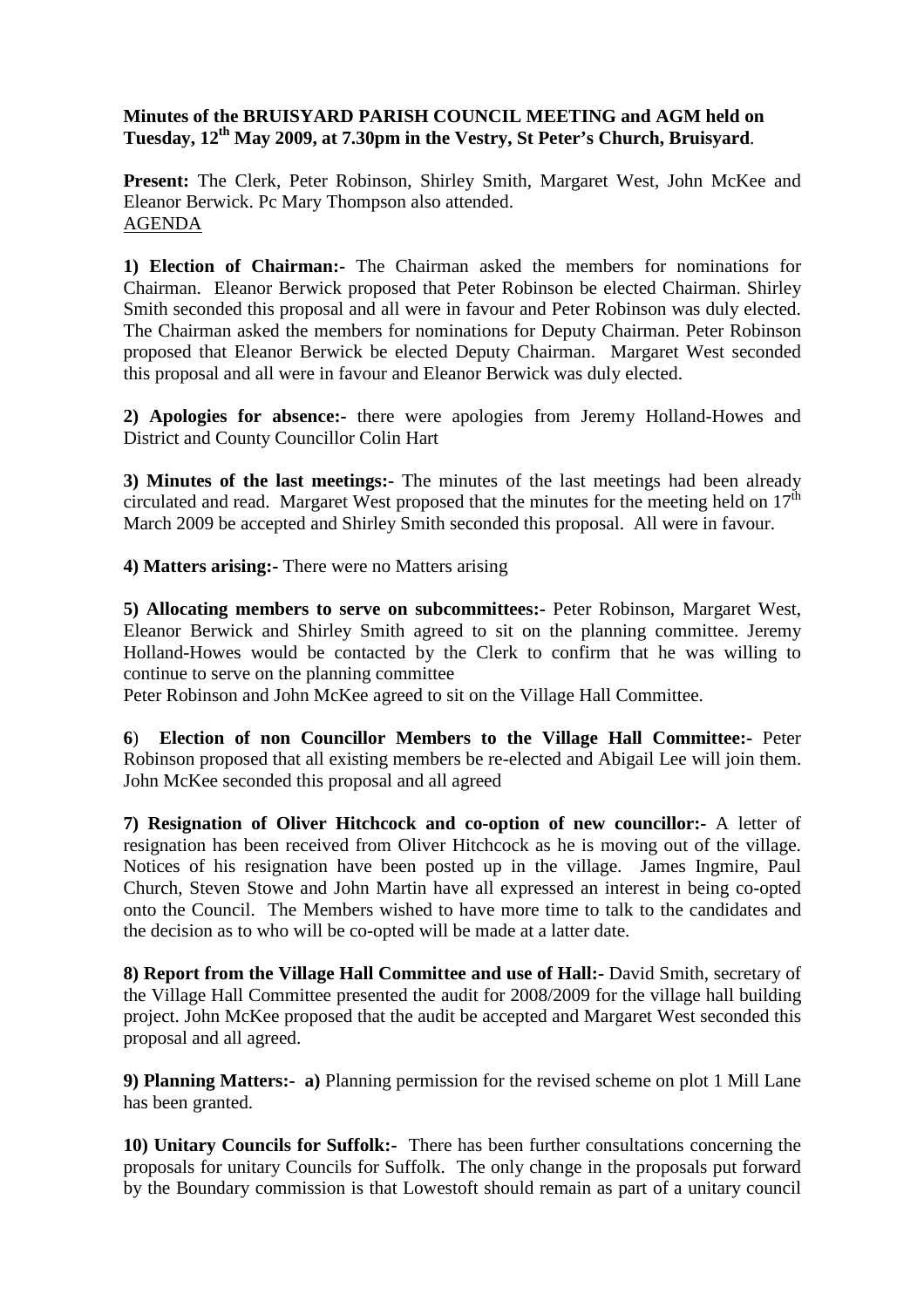in Suffolk. The Clerk consulted on-line with the Members and they agreed to resubmit their previous response to the Boundary Committee supporting the One Suffolk proposal and welcomed the inclusion of Lowestoft. A synopsis of the Boundary Committee's assessment of affordability for the draft proposal of Ipswich and Felixstowe and Rural Suffolk has been received estimating a saving of £23.7m a year after three and a half years to recover the cost of £64.5m to cover the changing. There is no synopsis of the savings for a One Suffolk Unitary Council.

**11) Financial Matters**:- The PC has £336 in reserve at end of financial year with a promise of a grant of £360 from the locality budget to cover the tree surgery on the oak tree in the Park

**a)** A bill for £569.24 plus VAT has been received from Essex and Suffolk Water. The size of this bill is due to a leak on the pipe which has been rectified. The Clerk has not been able to negotiate a reduction in the bill as it is classified as a commercial supply. The Consumer Council for water cannot intervene on the Councils behalf as Essex and Suffolk Water have not contravened any rules in there dealing with the Parish Council. The Clerk has contacted Suffolk Acre and an insurance claim will be submitted to insurers to ascertain if the leak is covered by them. Failing this the clerk will negotiate terms with the water company to pay this bill over a period of time.

**b)** Peter Robinson proposed that the sum of £105 be paid to SALC for the annual subscription for 2009/2010. Margaret West seconded this proposal and all were in favour. A cheque from the Barclays Parish Council account was written and signed for payment.

**c)** The financial report for 2008/2009 had already been circulated and studied. The value of the items listed in the supporting statement had been increased by 3% to take into account inflation and insurance values. John McKee proposed that the financial report be accepted and Margaret West seconded this proposal. All were in favour. The Chairman and the Clerk signed the statement of accounts in the annual return with the minute reference.

All questions asked in the annual governance statement of the annual return were answered in the affirmative. The Chairman and the Clerk signed this part of the annual return with the minute reference. The accounts and all relevant documents will now be passed onto the internal auditor, Richard Pawle for inspection and the annual return will be sent to the external auditors before the deadline of  $27<sup>th</sup>$  June 2008.

**d)** Simmons Builders Ltd has put in an invoice of £28,500 for work carried out to date on the village hall project. This has been certificated by the Architect as correct. Due to cash flow problems it is necessary to pay this invoice in two stages. John McKee proposed £22,000 by paid to Simmons Builders Ltd immediately and £6,500 be paid on  $15<sup>th</sup>$  May. Eleanor Berwick seconded this proposal and all agreed. Cheques from the Abbey Reserve account were written and signed for payment.

**e)** Peter Robinson proposed that £961.40 be paid to Suffolk Coastal District Council for the building inspection carried out on the Village hall on 14 April 2009. Margaret West seconded this proposal and all agreed. A cheque from the Abbey Reserve account was written and signed for payment. The VAT of £125.40 will be reclaimed at the earliest possible date.

**f)** Eleanor Berwick proposed it was in order to have paid the Clerk her salary of £250 for 2008/2009 on 25<sup>th</sup> March 2009 and Margaret West seconded this proposal. All agreed.

**g)** Shirley Smith proposed it was in order to have paid Suffolk Acre membership fee of £25 for 2008/2009 on 25<sup>th</sup> March 2009 and Margaret West seconded this proposal. All agreed.